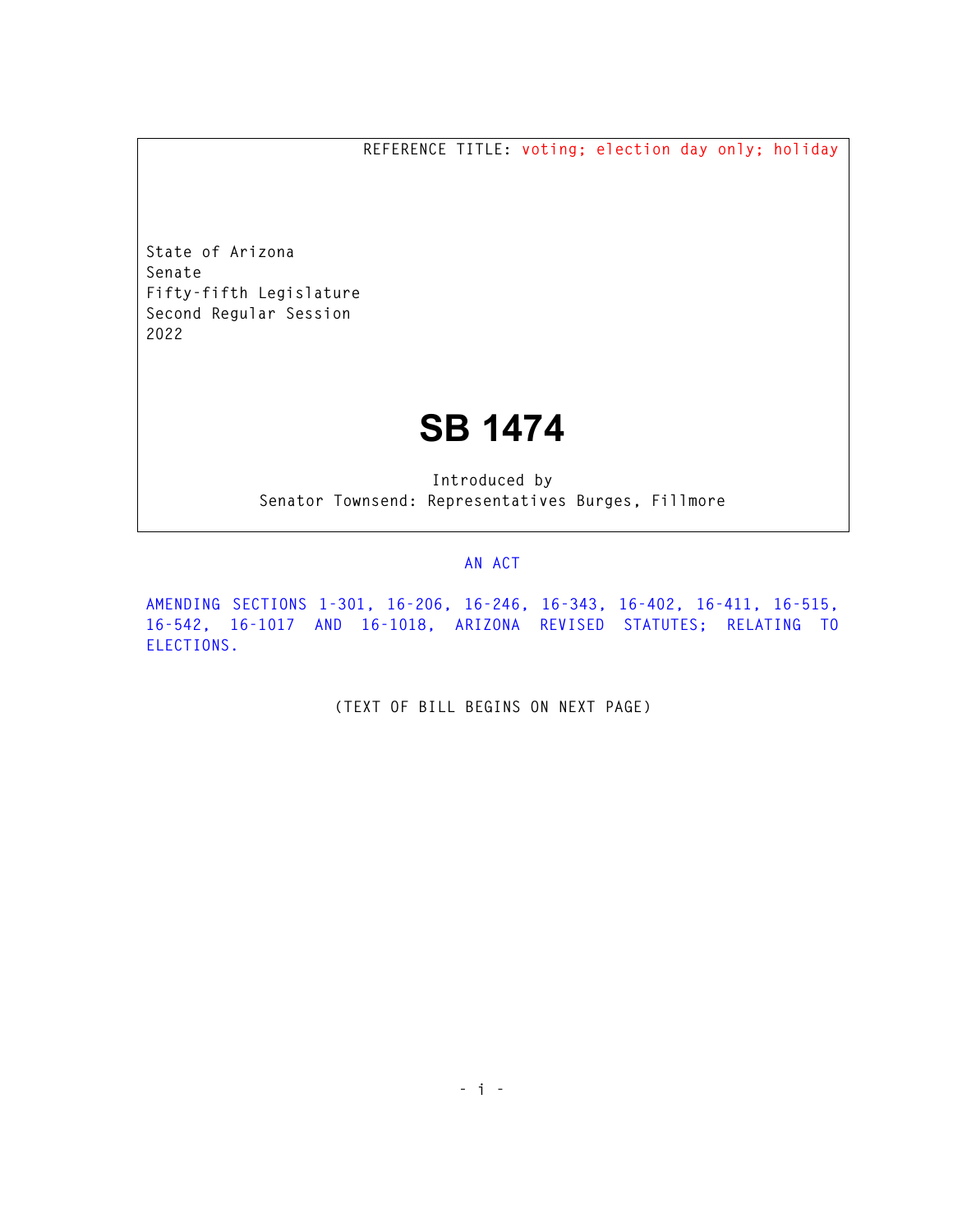**1 Be it enacted by the Legislature of the State of Arizona: 2 Section 1. Section 1-301, Arizona Revised Statutes, is amended to 3 read: 4 1-301. Holidays enumerated 5 A. The following days shall be holidays: 6 1. Sunday of each week. 7 2. January 1, "New Year's Day". 8 3. Third Monday in January, "Martin Luther King, Jr./Civil Rights 9 Day". 10 4. Third Monday in February, "Lincoln/Washington Presidents' Day". 11 5. Second Sunday in May, "Mothers' Day". 12 6. Last Monday in May, "Memorial Day". 13 7. June 2, "Native American Day". 14 8. Third Sunday in June, "Fathers' Day". 15 9. July 4, "Independence Day". 16 10. First Sunday in August, "American Family Day". 17 11. August 14, "National Navajo Code Talkers Day". 18 12. First Monday in September, "Labor Day". 19 13. September 17, "Constitution Commemoration Day". 20 14. Second Monday in October, "Columbus Day". 21 15. November 11, "Veterans' Day". 22 16. Fourth Thursday in November, "Thanksgiving Day". 23 17. December 25, "Christmas Day". 24 18. THE PRIMARY ELECTION DAY AND THE GENERAL ELECTION DAY AS 25 PRESCRIBED IN SECTION 16-206. 26 B. When any of the holidays enumerated in subsection A of this 27 section falls on a Sunday, the following Monday shall be observed as a 28 holiday, with the exception of the holidays enumerated in subsection A, 29 paragraphs 1, 5, 7, 8, 10, 11 and 13 of this section. 30 C. When any of the holidays enumerated in subsection A, paragraphs 31 2, 9, 15 and 17 of this section falls on a Saturday, the preceding Friday 32 shall be observed as a holiday. 33 D. When the holiday enumerated in subsection A, paragraph 7 of this 34 section falls on a day other than Sunday, the Sunday following June 2 35 shall be observed as that holiday. 36 E. When the holiday enumerated in subsection A, paragraph 11 of 37 this section falls on a day other than Sunday, the Sunday following August 38 14 shall be observed as that holiday. 39 F. When the holiday enumerated in subsection A, paragraph 13 of 40 this section falls on a day other than Sunday, the Sunday preceding 41 September 17 shall be observed as that holiday.**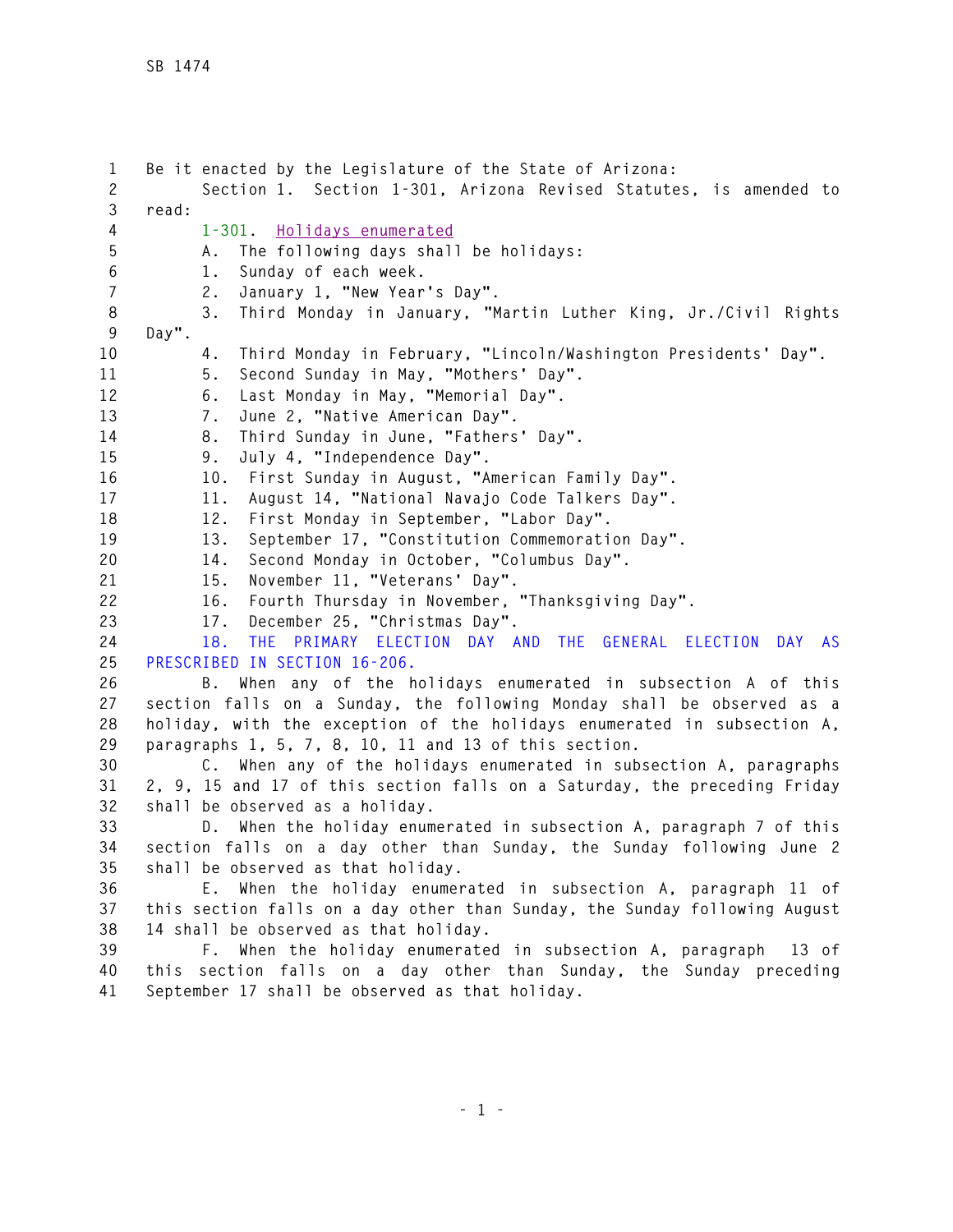**1 Sec. 2. Section 16-206, Arizona Revised Statutes, is amended to 2 read: 3 16-206. Election day 4 A. The biennial primary election day on the first Tuesday in August 5 in the year the general election is held and the biennial general election 6 day on the first Tuesday after the first Monday in November of every 7 even-numbered year are not legal holidays. 8 B. Every public officer or employee is entitled to absence from 9 service or employment for the purpose of voting pursuant to section 16-402 10 on the biennial primary and general election days. 11 Sec. 3. Section 16-246, Arizona Revised Statutes, is amended to 12 read: 13 16-246. Early balloting; satellite locations; additional 14 procedures 15 A. Within ninety-three days before the presidential preference 16 election and not later than 5:00 p.m. on the eleventh day preceding the 17 election, any elector who is eligible to vote in the presidential 18 preference election may make a verbal or signed, written request for an 19 official early ballot to the county recorder or other officer in charge of 20 elections for the county in which the elector is registered to vote. If 21 the request is verbal, the requesting elector shall provide the date of 22 birth and birthplace or other information that if compared to the voter 23 registration records for that elector would confirm the identity of the 24 elector. 25 B. Absent uniformed services voters or overseas voters who are 26 otherwise eligible to vote in the election may vote as prescribed by 27 sections 16-543 and 16-543.02. 28 C. The county recorder or other officer in charge of elections may 29 establish ELECTION DAY on-site early voting locations at the office of the 30 county recorder or at other locations in the county deemed necessary or 31 appropriate by the recorder. Early voting shall begin within the time 32 limits prescribed in section 16-542 unless otherwise prescribed by this 33 section. 34 D. The county recorder or other officer in charge of elections 35 shall send by nonforwardable mail that is marked with the statement 36 required by the postmaster to receive an address correction notification 37 any early ballots that are requested pursuant to subsections A and B of 38 this section and shall include a preaddressed envelope for the elector to 39 return the completed ballot. 40 E. The county recorder or other officer in charge of elections 41 shall provide to each election board an appropriate alphabetized list of 42 voters who have requested and have been sent an early ballot. Any person 43 who is on that list of voters and who was sent an early ballot shall not 44 vote at the polling place for that election precinct except as prescribed 45 by section 16-579, subsection B.**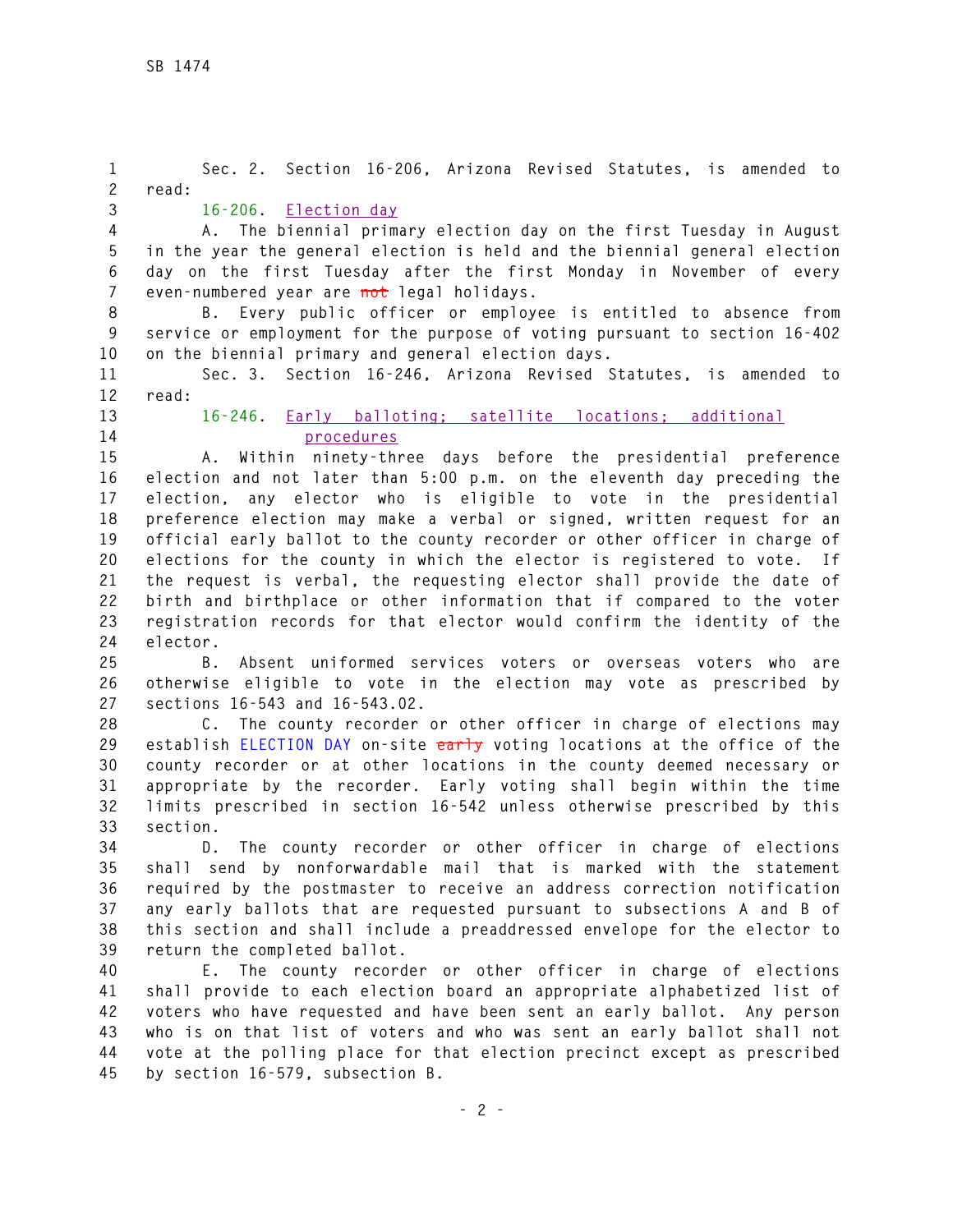**1 F. The county recorder or other officer in charge of elections may 2 provide for any of the following SPECIAL ELECTION BOARDS in the same 3 manner prescribed by law for other elections.:** 

**4 1. Special election boards.** 

**5 2. Emergency balloting for persons who experience an emergency 6 after 5:00 p.m. on the Friday preceding the presidential preference 7 election and before 5:00 p.m. on the Monday immediately preceding the 8 presidential preference election. Before receiving a ballot pursuant to 9 this paragraph, a person who experiences an emergency shall provide 10 identification as prescribed in section 16-579 and shall sign a statement 11 under penalty of perjury that states that the person is experiencing or 12 experienced an emergency after 5:00 p.m. on the Friday immediately 13 preceding the election and before 5:00 p.m. on the Monday immediately 14 preceding the election that would prevent the person from voting at the 15 polls. Signed statements received pursuant to this subsection are not 16 subject to inspection pursuant to title 39, chapter 1, article 2.** 

**17 G. Notwithstanding section 16-579, subsection A, paragraph 2, for 18 emergency balloting pursuant to subsection F, paragraph 2 of this section, 19 the county recorder or other officer in charge of elections may allow a 20 qualified elector to update the elector's voter registration information 21 as provided for in the secretary of state's instructions and procedures 22 manual adopted pursuant to section 16-452.**

**23 H. G. Sections 16-550, 16-551 and 16-552 govern the use of early 24 balloting for the presidential preference election.** 

**25 Sec. 4. Section 16-343, Arizona Revised Statutes, is amended to 26 read:** 

**27 16-343. Filling vacancy caused by death or incapacity or 28 withdrawal of candidate**

**29 A. A vacancy occurring due to death, mental incapacity or voluntary 30 withdrawal of a candidate after the close of petition filing but before a 31 primary or general election shall be filled by the political party with 32 which the candidate was affiliated as follows:** 

**33 1. In the case of a United States senator or statewide candidate, 34 the state executive committee of the candidate's political party shall 35 nominate a candidate of the party's choice and shall file a nomination 36 paper and declaration complying with the requirements for candidates as 37 stated in section 16-311 in order to fill the vacancy.** 

**38 2. In the case of a vacancy for the office of United States 39 representative or the legislature, the party precinct committeemen of that 40 congressional or legislative district shall nominate a candidate of the 41 party's choice and shall file a nomination paper and declaration complying 42 with the requirements of section 16-311.** 

**43 3. In the case of a vacancy for a county or precinct office, the 44 party county committee of counties with a population of less than two 45 hundred fifty thousand persons according to the most recent United States**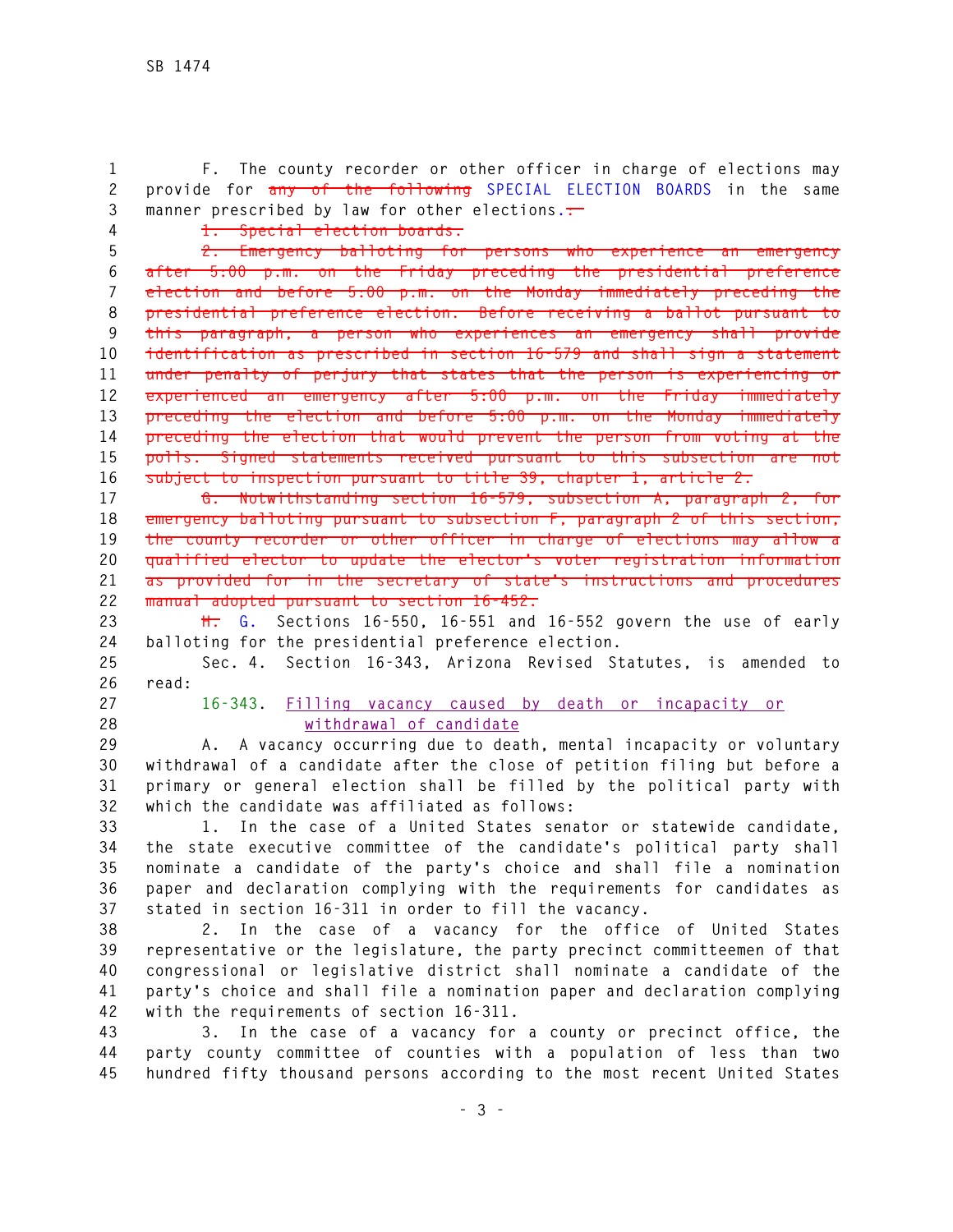**1 decennial census and, in counties with a population of two hundred fifty 2 thousand persons or more according to the most recent United States 3 decennial census the county officers of the party together with the 4 chairman of the party precinct committeemen in each legislative district 5 of the county, shall nominate a candidate of the party's choice and shall 6 file a nomination paper and declaration complying with the requirements of 7 section 16-311 to fill such vacancy.** 

**8 4. If the vacancy occurs in a candidate race for partisan 9 nomination in which at least one candidate of the vacating candidate's 10 political party remains on the ballot for the vacating candidate's office, 11 the vacancy shall not be filled. For an office to which more than one 12 candidate will be elected, the vacancy shall not be filled if at least one 13 candidate of the vacating candidate's political party remains on the 14 ballot for each of the multiple seats for the office sought by the 15 vacating candidate.** 

**16 B. The nomination paper and declaration required in subsection A of 17 this section shall be filed with the office with which nomination 18 petitions were to be filed at any time before the official ballots are 19 printed.** 

**20 C. Any meetings for the purpose of filing a nomination paper and 21 declaration provided for in this section shall be called by the chairman 22 of such committee or legislative district, except that in the case of 23 multicounty legislative or congressional districts the party county 24 chairman of the county having the largest geographic area within such 25 district shall call such meeting. The chairman or in his absence the vice 26 chairman calling such meeting shall preside. The call to such meeting 27 shall be mailed or given in person to each person entitled to participate 28 no NOT later than one day before such meeting. A majority of those 29 present and voting shall be required to fill a vacancy pursuant to this 30 section.** 

**31 D. A vacancy that is due to voluntary or involuntary withdrawal of 32 the candidate and that occurs following the printing of official ballots 33 shall not be filled in accordance with this section, however, prospective 34 candidates shall comply with section 16-312. A candidate running as a 35 write-in candidate under this subsection shall file the nomination paper 36 no NOT later than 5:00 p.m. on the fifth day before the election.** 

**37 E. Candidates nominated pursuant to subsection A of this section or 38 a candidate running as a write-in candidate under subsection D of this 39 section may be a candidate who ran in the immediately preceding primary 40 election for the office and failed to be nominated.** 

**41 F. If a vacancy occurs as described in subsection A of this section 42 for a state office, the secretary of state shall notify the various boards 43 of supervisors as to the vacancy. The boards of supervisors shall notify 44 the inspectors of the various precinct election boards in the county, 45 district or precinct where a vacancy occurs. In the case of a city or**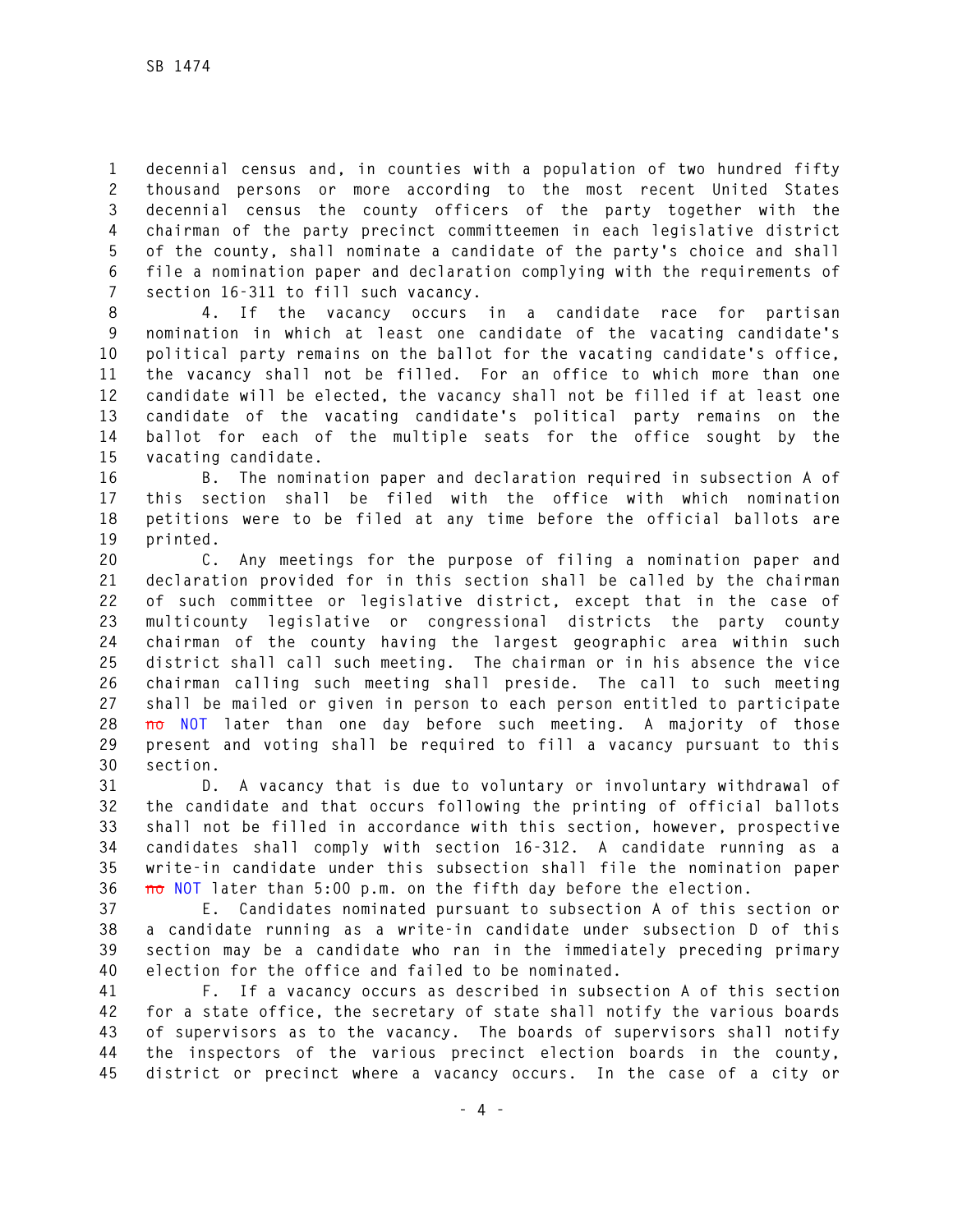**1 town election, the city or town clerk shall notify the appropriate 2 inspectors. A vacancy that occurs as prescribed in subsection D of this 3 section due to the death or incapacity of the candidate shall not be 4 filled and the secretary of state shall notify the appropriate county 5 board of supervisors to post a notice of the death or incapacity of the 6 candidate in each polling place along with notice that any votes cast for 7 that candidate will be tabulated.** 

**8 G. The inspectors shall post the notice of vacancy in the same 9 manner as posting official write-in candidates. In the case of a 10 withdrawal of a candidate that occurs after the printing of official 11 ballots, the inspectors shall post the notice of withdrawal in a 12 conspicuous location in each polling place. Notice of withdrawal shall 13 also be posted at all early voting locations and shall be made available 14 to early voters by providing with the early ballot instructions a website 15 address at which prompt updates to information regarding write-in and 16 withdrawn candidates are available.** 

**17 Sec. 5. Section 16-402, Arizona Revised Statutes, is amended to 18 read:** 

## **19 16-402. Absence from employment for purpose of voting; 20 notice; violation; classification**

**21 A. A person entitled to vote at a primary or general election held 22 within this state may, on the day of election, absent himself AND for the 23 purpose of voting, MAY BE ABSENT from the service or employment at which 24 he THE PERSON is employed if there are less than three consecutive hours 25 between the opening of the polls and the beginning of his regular 26 workshift or between the end of his regular workshift and the closing of 27 the polls. In such event, he may absent himself for such length of time 28 at the beginning or end of his workshift that, when added to the time 29 difference between workshift hours and opening or closing of the polls, 30 will provide a total of three consecutive hours. He shall not, THE 31 PERSON, because of such absence, SHALL NOT be liable for any penalty, nor 32 shall any deduction be made therefor FOR THAT ABSENCE from his THE 33 PERSON'S usual salary or wages. Application shall be made for THE PERSON 34 SHALL NOTIFY THE EMPLOYER OF such absence prior to BEFORE the day of 35 election, and the employer may specify the hours during which the employee 36 may absent himself.** 

**37 B. A person who refuses an employee the right conferred by this 38 section, or who subjects an employee to a penalty or reduction of wages 39 therefor, or who directly or indirectly violates the provisions of this 40 section, is guilty of a class 2 misdemeanor.**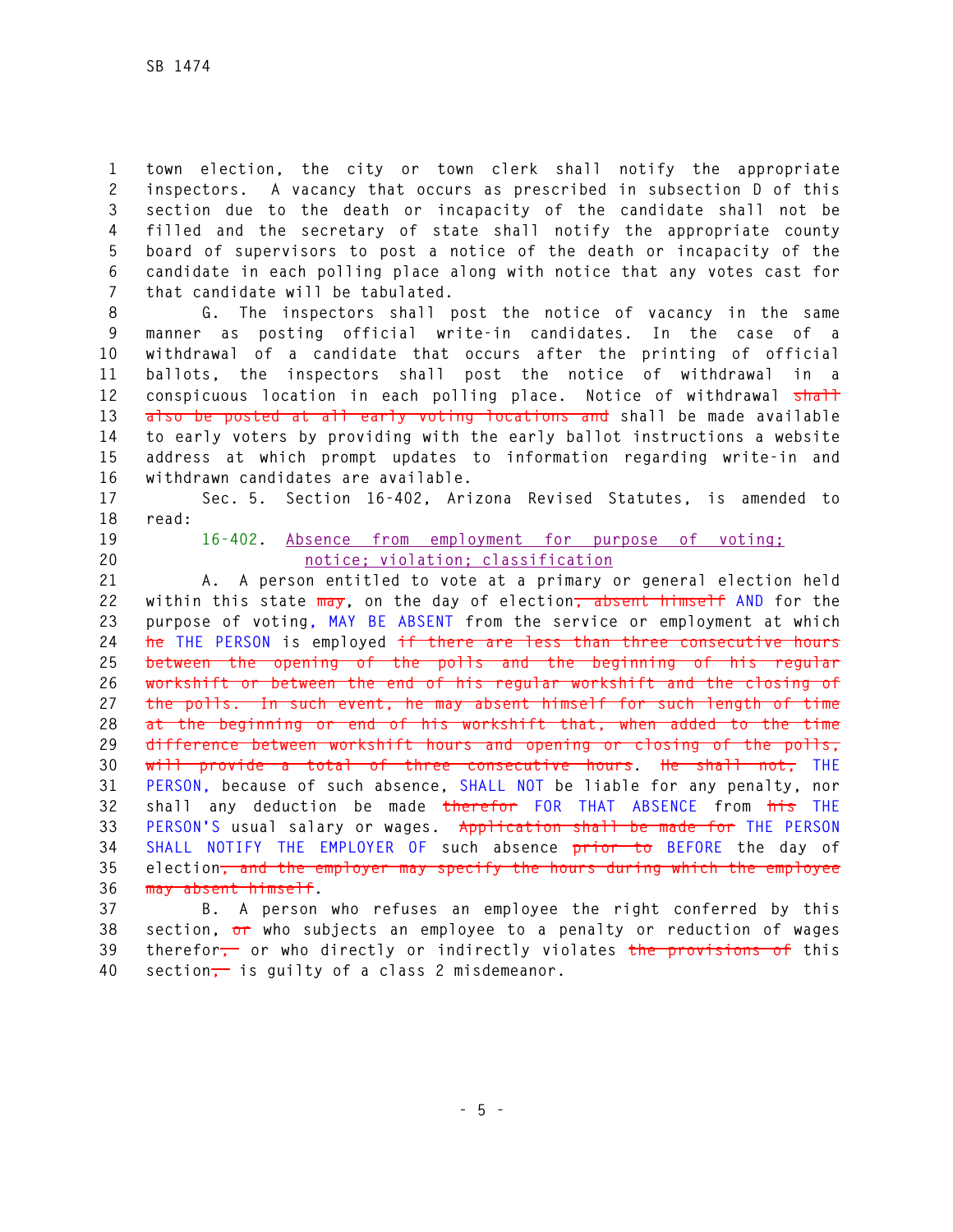**1 Sec. 6. Section 16-411, Arizona Revised Statutes, is amended to 2 read: 3 16-411. Designation of election precincts and polling places; 4 voting centers; electioneering; wait times 5 A. The board of supervisors of each county, on or before October 1 6 of each year preceding the year of a general election, by an order, shall 7 establish a convenient number of election precincts in the county and 8 define the boundaries of the precincts. The election precinct boundaries 9 shall be established so as to be included within election districts 10 prescribed by law for elected officers of the state and its political 11 subdivisions including community college district precincts, except those 12 elected officers provided for in titles 30 and 48. 13 B. At least twenty days before a general or primary election, and 14 at least ten days before a special election, the board shall designate one 15 polling place within each precinct where the election shall be held, 16 except that: 17 1. On a specific finding of the board, included in the order or 18 resolution designating polling places pursuant to this subsection, that no 19 suitable polling place is available within a precinct, a polling place for 20 that precinct may be designated within an adjacent precinct. 21 2. Adjacent precincts may be combined if boundaries so established 22 are included in election districts prescribed by law for state elected 23 officials and political subdivisions including community college districts 24 but not including elected officials prescribed by titles 30 and 48. The 25 officer in charge of elections may also split a precinct for 26 administrative purposes. The polling places shall be listed in separate 27 sections of the order or resolution. 28 3. On a specific finding of the board that the number of persons 29 who are listed as early voters pursuant to section 16-544 is likely to 30 substantially reduce the number of voters appearing at one or more 31 specific polling places at that election, adjacent precincts may be 32 consolidated by combining polling places and precinct boards for that 33 election. The board of supervisors shall ensure that a reasonable and 34 adequate number of polling places will be designated for that election. 35 Any consolidated polling places shall be listed in separate sections of 36 the order or resolution of the board.** 

**37 4. On a specific resolution of the board AND ONLY FOR ELECTION DAY, 38 the board may authorize the use of voting centers in place of or in 39 addition to specifically designated polling places. A voting center shall 40 allow any voter in that county to receive the appropriate ballot for that 41 voter on election day after presenting identification as prescribed in 42 section 16-579 and to lawfully cast the ballot. ELECTION DAY voting 43 centers may be established in coordination and consultation with the 44 county recorder, at other county offices or at other locations in the**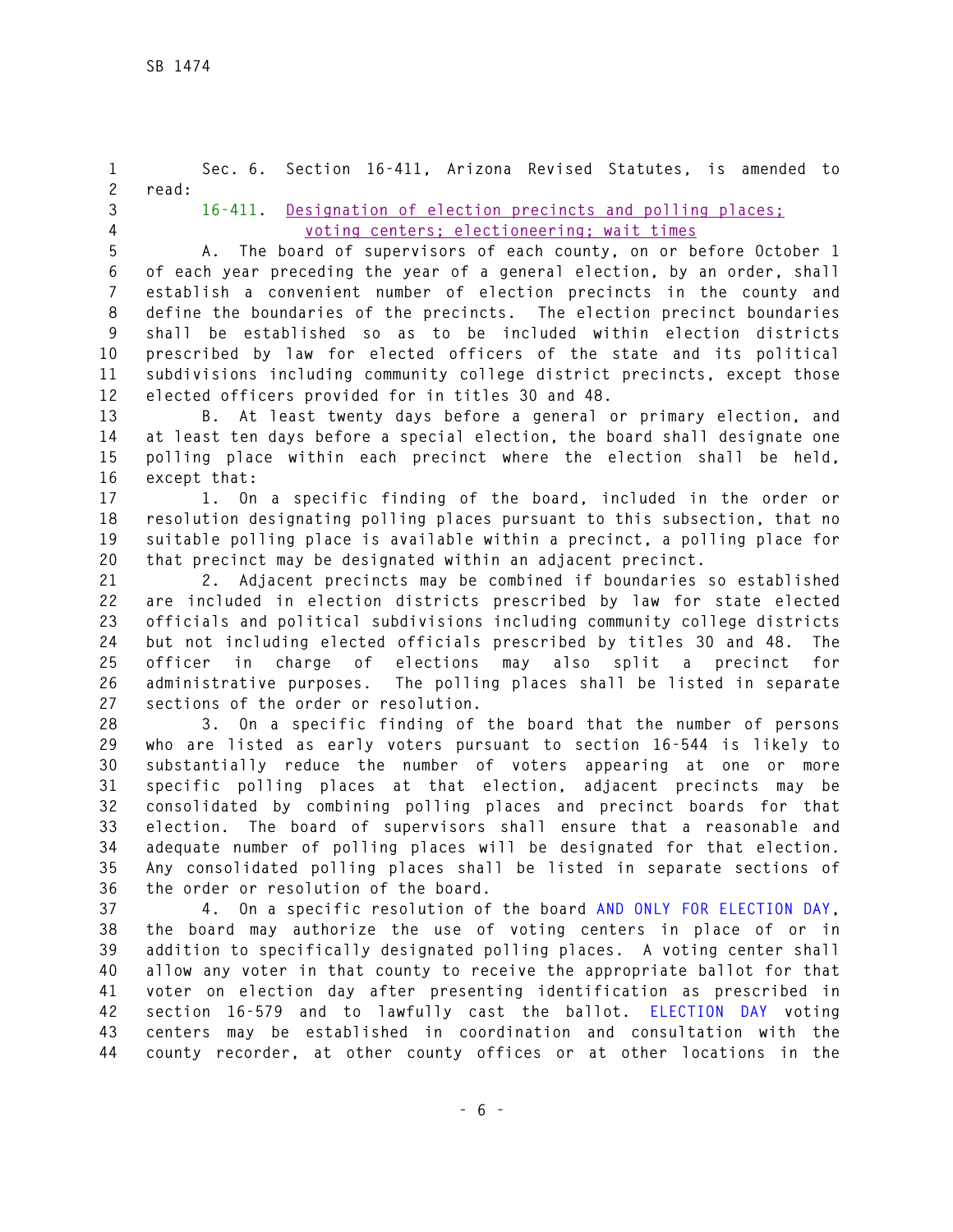**1 county deemed appropriate BUT MAY NOT BE USED TO CONDUCT IN-PERSON EARLY 2 VOTING.** 

**3 5. On a specific resolution of the board of supervisors that is 4 limited to a specific election date and that is voted on by a recorded 5 vote, the board may authorize the county recorder or other officer in 6 charge of elections to use emergency voting centers as follows:** 

**7 (a) The board shall specify in the resolution the location and the 8 hours of operation of the emergency voting centers.** 

**9 (b) A qualified elector voting at an emergency voting center shall 10 provide identification as prescribed in section 16-579, except that 11 notwithstanding section 16-579, subsection A, paragraph 2, for any voting 12 at an emergency voting center, the county recorder or other officer in 13 charge of elections may allow a qualified elector to update the elector's 14 voter registration information as provided for in the secretary of state's 15 instructions and procedures manual adopted pursuant to section 16-452.** 

**16 (c) If an emergency voting center established pursuant to this 17 section becomes unavailable and there is not sufficient time for the board 18 of supervisors to convene to approve an alternate location for that 19 emergency voting center, the county recorder or other officer in charge of 20 elections may make changes to the approved emergency voting center 21 location and shall notify the public and the board of supervisors 22 regarding that change as soon as practicable. The alternate emergency 23 voting center shall be as close in proximity to the approved emergency 24 voting center location as possible.** 

**25 C. If the board fails to designate the place for holding the 26 election, or if it cannot be held at or about the place designated, the 27 justice of the peace in the precinct, two days before the election, by an 28 order, copies of which the justice of the peace shall immediately post in 29 three public places in the precinct, shall designate the place within the 30 precinct for holding the election. If there is no justice of the peace in 31 the precinct, or if the justice of the peace fails to do so, the election 32 board of the precinct shall designate and give notice of the place within 33 the precinct of holding the election. For any election in which there are 34 no candidates for elected office appearing on the ballot, the board may 35 consolidate polling places and precinct boards and may consolidate the 36 tabulation of results for that election if all of the following apply:** 

**37 1. All affected voters are notified by mail of the change at least 38 thirty-three days before the election.** 

**39 2. Notice of the change in polling places includes notice of the 40 new voting location, notice of the hours for voting on election day and 41 notice of the telephone number to call for voter assistance.** 

**42 3. All affected voters receive information on early voting that 43 includes the application used to request an early voting ballot.** 

**44 D. The board is not required to designate a polling place for 45 special district mail ballot elections held pursuant to article 8.1 of**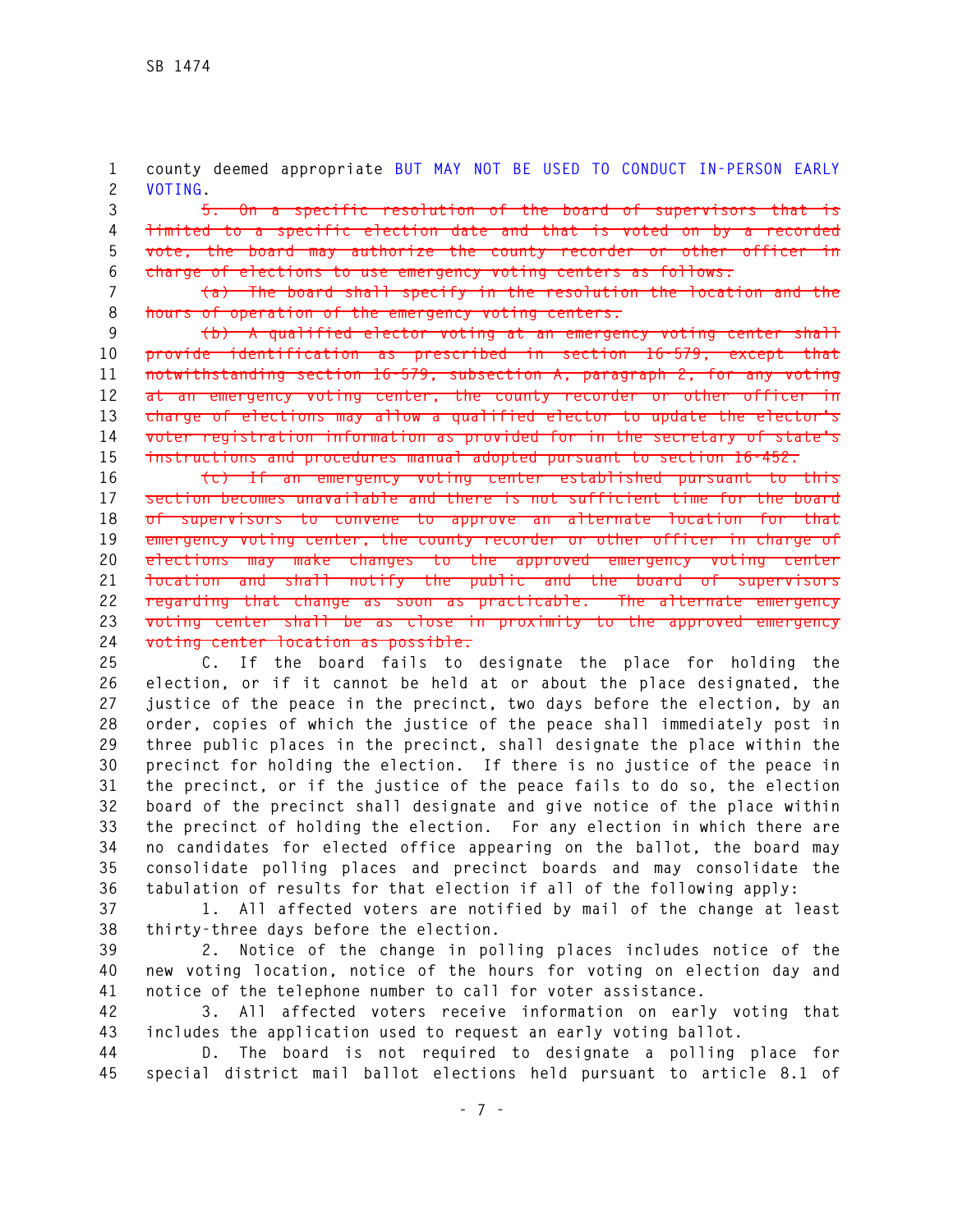**1 this chapter, but the board may designate one or more sites for voters to 2 deposit marked ballots until 7:00 p.m. on the day of the election.** 

**3 E. Except as provided in subsection F of this section, a public 4 school shall provide sufficient space for use as a polling place for any 5 city, county or state election when requested by the officer in charge of 6 elections.** 

**7 F. The principal of the school may deny a request to provide space 8 for use as a polling place for any city, county or state election if, 9 within two weeks after a request has been made, the principal provides a 10 written statement indicating a reason the election cannot be held in the 11 school, including any of the following:** 

**12 1. Space is not available at the school.** 

**13 2. The safety or welfare of the children would be jeopardized.** 

**14 G. The board shall make available to the public as a public record 15 a list of the polling places for all precincts in which the election is to 16 be held.** 

**17 H. Except in the case of an emergency, any facility that is used as 18 a polling place on election day or that is used as an early A voting site 19 during the period of early voting CENTER ON ELECTION DAY shall allow 20 persons to electioneer and engage in other political activity outside of 21 the seventy-five foot limit prescribed by section 16-515 in public areas 22 and parking lots used by voters. This subsection does not allow the 23 temporary or permanent construction of structures in public areas and 24 parking lots or the blocking or other impairment of access to parking 25 spaces for voters. The county recorder or other officer in charge of 26 elections shall post on its website at least two weeks before election day 27 a list of those polling places in which emergency conditions prevent 28 electioneering and shall specify the reason the emergency designation was 29 granted and the number of attempts that were made to find a polling place 30 before granting an emergency designation. If the polling place is not on 31 the website list of polling places with emergency designations, 32 electioneering and other political activity shall be allowed outside of 33 the seventy-five foot limit. If an emergency arises after the county 34 recorder or other officer in charge of elections' initial website posting, 35 the county recorder or other officer in charge of elections shall update 36 the website as soon as is practicable to include any new polling places, 37 shall highlight the polling place location on the website and shall 38 specify the reason the emergency designation was granted and the number of 39 attempts that were made to find a polling place before granting an 40 emergency designation.** 

**41 I. For the purposes of this section, a county recorder or other 42 officer in charge of elections shall designate a polling place as an 43 emergency polling place and thus prohibit persons from electioneering and 44 engaging in other political activity outside of the seventy-five foot**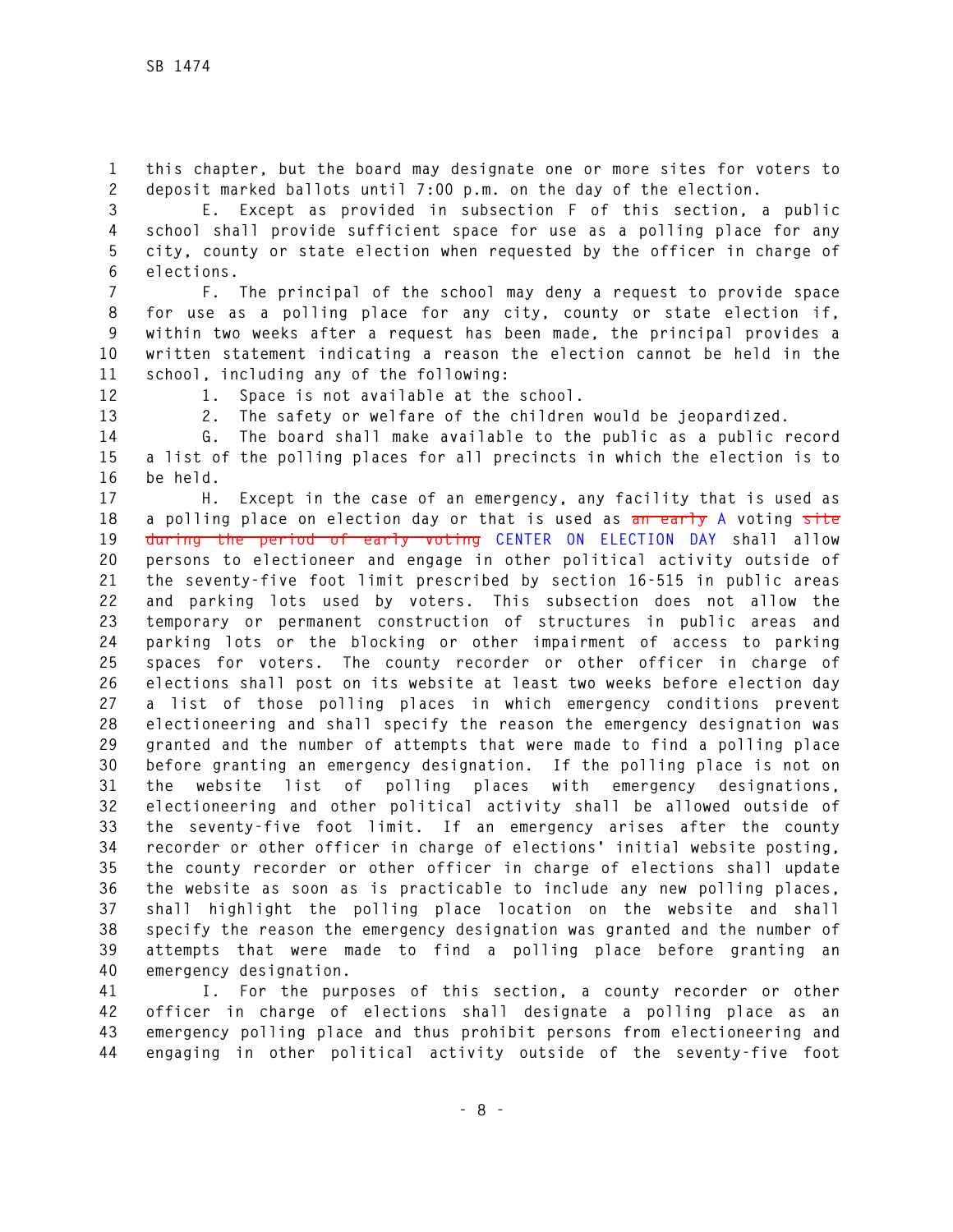**1 limit prescribed by section 16-515 but inside the property of the facility 2 that is hosting the polling place if any of the following occurs:** 

**3 1. An act of God renders a previously set polling place as 4 unusable.** 

**5 2. A county recorder or other officer in charge of elections has 6 exhausted all options and there are no suitable facilities in a precinct 7 that are willing to be a polling place unless a facility can be given an 8 emergency designation.** 

**9 J. The secretary of state shall provide through the instructions 10 and procedures manual adopted pursuant to section 16-452 the maximum 11 allowable wait time for any election that is subject to section 16-204 and 12 provide for a method to reduce voter wait time at the polls in the primary 13 and general elections. The method shall consider at least all of the 14 following for primary and general elections in each precinct:** 

**15 1. The number of ballots voted in the prior primary and general 16 elections.** 

**17 2. The number of registered voters who voted early in the prior 18 primary and general elections.** 

**19 3. The number of registered voters and the number of registered 20 voters who cast an early ballot for the current primary or general 21 election.** 

**22 4. The number of election board members and clerks and the number 23 of rosters that will reduce voter wait time at the polls.** 

**24 Sec. 7. Section 16-515, Arizona Revised Statutes, is amended to 25 read:** 

**26 16-515. "Seventy-five foot limit" notices; posting; 27 violation; classification**

**28 A. Except as prescribed in this section and section 16-580, a 29 person shall not be allowed to remain inside the seventy-five foot limit 30 while the polls are open, except for the purpose of voting, and except the 31 election officials, one representative at any one time of each political 32 party represented on the ballot who has been appointed by the county 33 chairman of that political party and the challengers allowed by law, and 34 no electioneering may NOT occur within the seventy-five foot limit. 35 Voters having cast their ballots shall promptly move outside the 36 seventy-five foot limit.** 

**37 B. The board of supervisors shall furnish, with the ballots for 38 each polling place, three notices, printed in letters not less than two 39 inches high, with the heading: "Seventy-five foot limit" and underneath 40 that heading the following:** 

**41 No person shall be allowed to remain inside these limits while 42 the polls are open, except for the purpose of voting, and 43 except the election officials, one representative at any one 44 time of each political party represented on the ballot who has 45 been appointed by the county chairman of such political party,**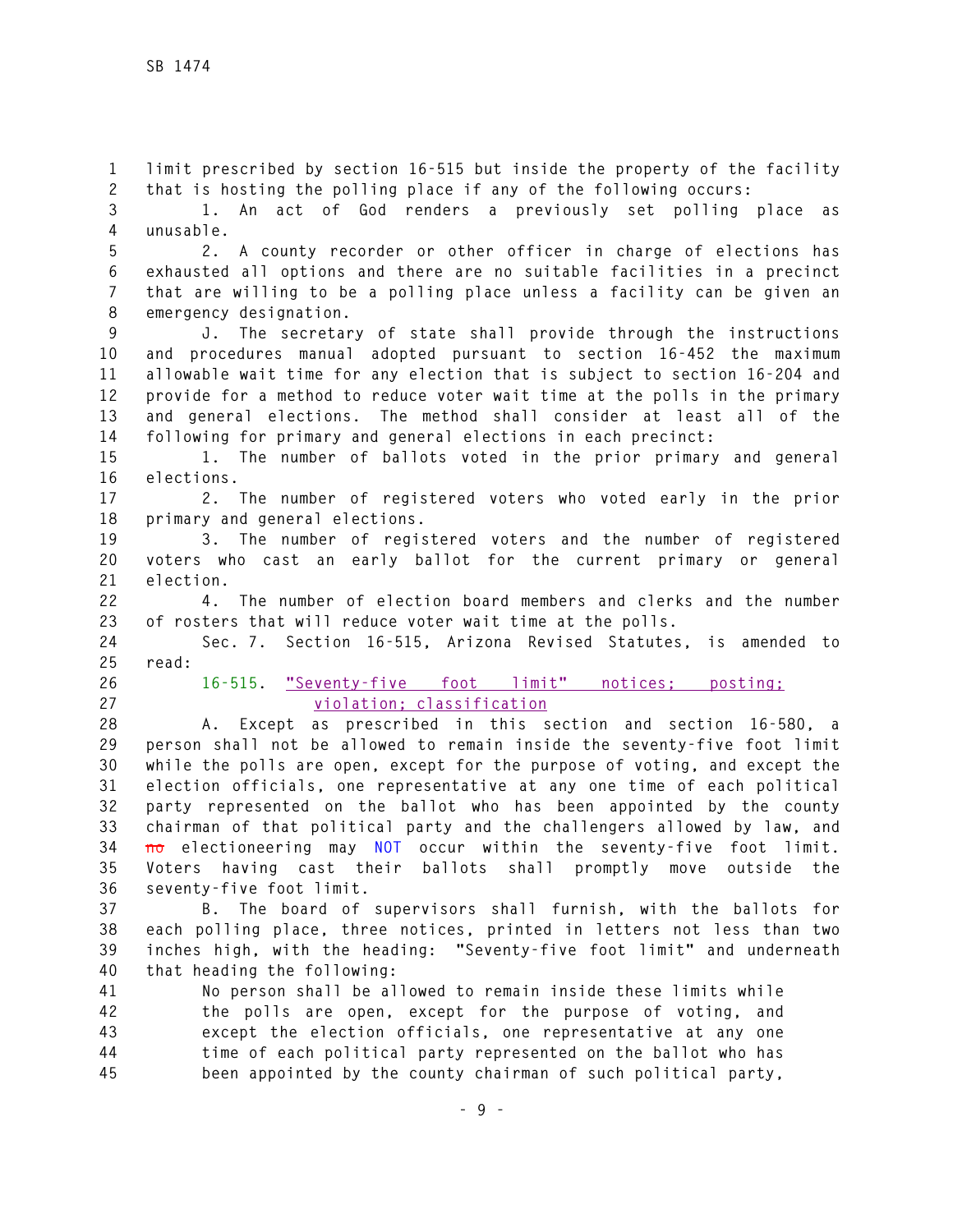**1 and the challengers allowed by law. Voters having cast their 2 ballots shall at once retire without the seventy-five foot 3 limit. A person violating any provision of this notice is 4 guilty of a class 2 misdemeanor.** 

**5 C. A minor voting in a simulated election at a polling place is 6 subject to the same seventy-five foot limit restrictions prescribed for a 7 voter. Persons supervising or working in a simulated election in which 8 minors vote may remain within the seventy-five foot limit of the polling 9 place. The inspector for the polling place shall exercise authority over 10 all election and simulated election related activities at the polling 11 place.** 

**12 D. For an election that is held by an Indian tribe and that is held 13 at a polling place at the same time and on the same date as any other 14 election, the following apply:** 

**15 1. A person who is voting is subject to the same seventy-five foot 16 limit restrictions prescribed for other voters.** 

**17 2. An election official for the tribal election may remain within 18 the seventy-five foot limit for the polling place.** 

**19 E. With the permission of the voter, a minor may enter and remain 20 within the seventy-five foot limit in order to accompany a voter into a 21 polling place, A VOTING CENTER, an on-site early voting facility and a 22 voting booth while the voter is voting.** 

**23 F. Notwithstanding any other law, an election official, a 24 representative of a political party who has been appointed by the county 25 chairman of that political party or a challenger who is authorized by law 26 to be within the seventy-five foot limit as prescribed by this section 27 shall not wear, carry or display materials that identify or express 28 support for or opposition to a candidate, a political party or 29 organization, a ballot question or any other political issue and shall not 30 electioneer within the seventy-five foot limit of a polling place.** 

**31 G. Notwithstanding section 16-1018, a person may not take 32 photographs or videos while within the seventy-five foot limit.** 

**33 H. Any person violating this section is guilty of a class 2 34 misdemeanor.** 

**35 I. For the purposes of this section, electioneering occurs when an 36 individual knowingly, intentionally, by verbal expression and in order to 37 induce or compel another person to vote in a particular manner or to 38 refrain from voting expresses support for or opposition to a candidate who 39 appears on the ballot in that election, a ballot question that appears on 40 the ballot in that election or a political party with one or more 41 candidates who appear on the ballot in that election.**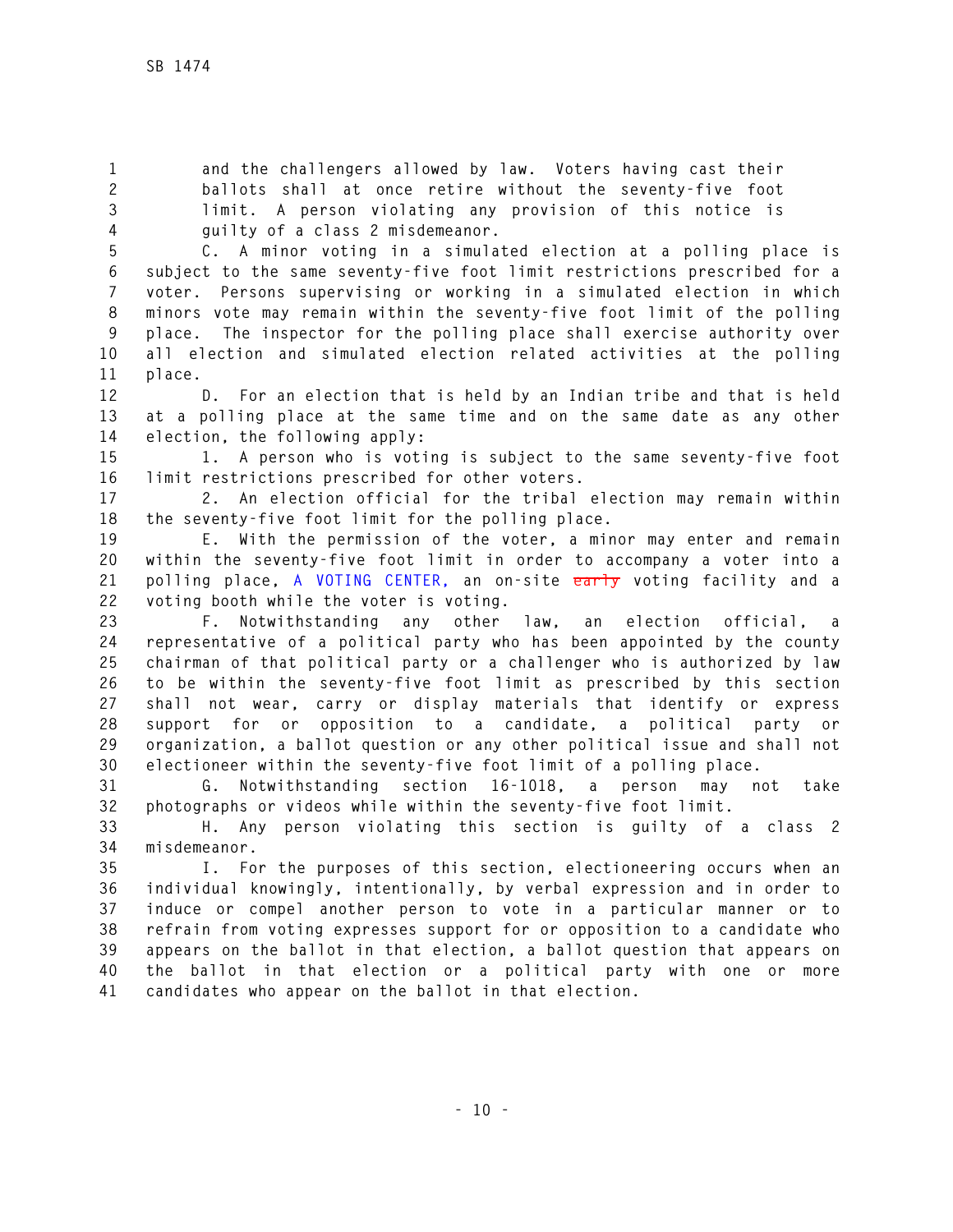**1 Sec. 8. Section 16-542, Arizona Revised Statutes, is amended to 2 read: 3 16-542. Request for ballot; civil penalties; violation; 4 classification 5 A. Within ninety-three days before any election called pursuant to 6 the laws of this state, an elector may make a verbal or signed request to 7 the county recorder, or other officer in charge of elections for the 8 applicable political subdivision of this state in whose jurisdiction the 9 elector is registered to vote, for an official early ballot. In addition 10 to name and address, the requesting elector shall provide the date of 11 birth and state or country of birth or other information that if compared 12 to the voter registration information on file would confirm the identity 13 of the elector. If the request indicates that the elector needs a primary 14 election ballot and a general election ballot, the county recorder or 15 other officer in charge of elections shall honor the request. For any 16 partisan primary election, if the elector is not registered as a member of 17 a political party that is entitled to continued representation on the 18 ballot pursuant to section 16-804, the elector shall designate the ballot 19 of only one of the political parties that is entitled to continued 20 representation on the ballot and the elector may receive and vote the 21 ballot of only that one political party, which also shall include any 22 nonpartisan offices and ballot questions, or the elector shall designate 23 the ballot for nonpartisan offices and ballot questions only and the 24 elector may receive and vote the ballot that contains only nonpartisan 25 offices and ballot questions. The county recorder or other officer in 26 charge of elections shall process any request for an early ballot for a 27 municipal election pursuant to this subsection. The county recorder may 28 establish on-site early voting locations at the recorder's office, which 29 shall be open and available for use beginning the same day that a county 30 begins to send out the early ballots ON ELECTION DAY ONLY. The county 31 recorder may also establish any other early voting CENTER locations in the 32 county FOR USE ON ELECTION DAY ONLY AND THAT the recorder deems necessary. 33 Any on-site early voting location or other early voting CENTER location 34 shall require each elector to present identification as prescribed in 35 section 16-579 before receiving a ballot. Notwithstanding section 16-579, 36 subsection A, paragraph 2, at any on-site early voting location or other 37 early voting CENTER location the county recorder or other officer in 38 charge of elections may provide for a qualified elector to update the 39 elector's voter registration information as provided for in the secretary 40 of state's instructions and procedures manual adopted pursuant to section 41 16-452.** 

**42 B. Notwithstanding subsection A of this section, a request for an 43 official early ballot from an absent uniformed services voter or overseas 44 voter as defined in the uniformed and overseas citizens absentee voting 45 act of 1986 (P.L. 99-410; 52 United States Code section 20310) or a voter**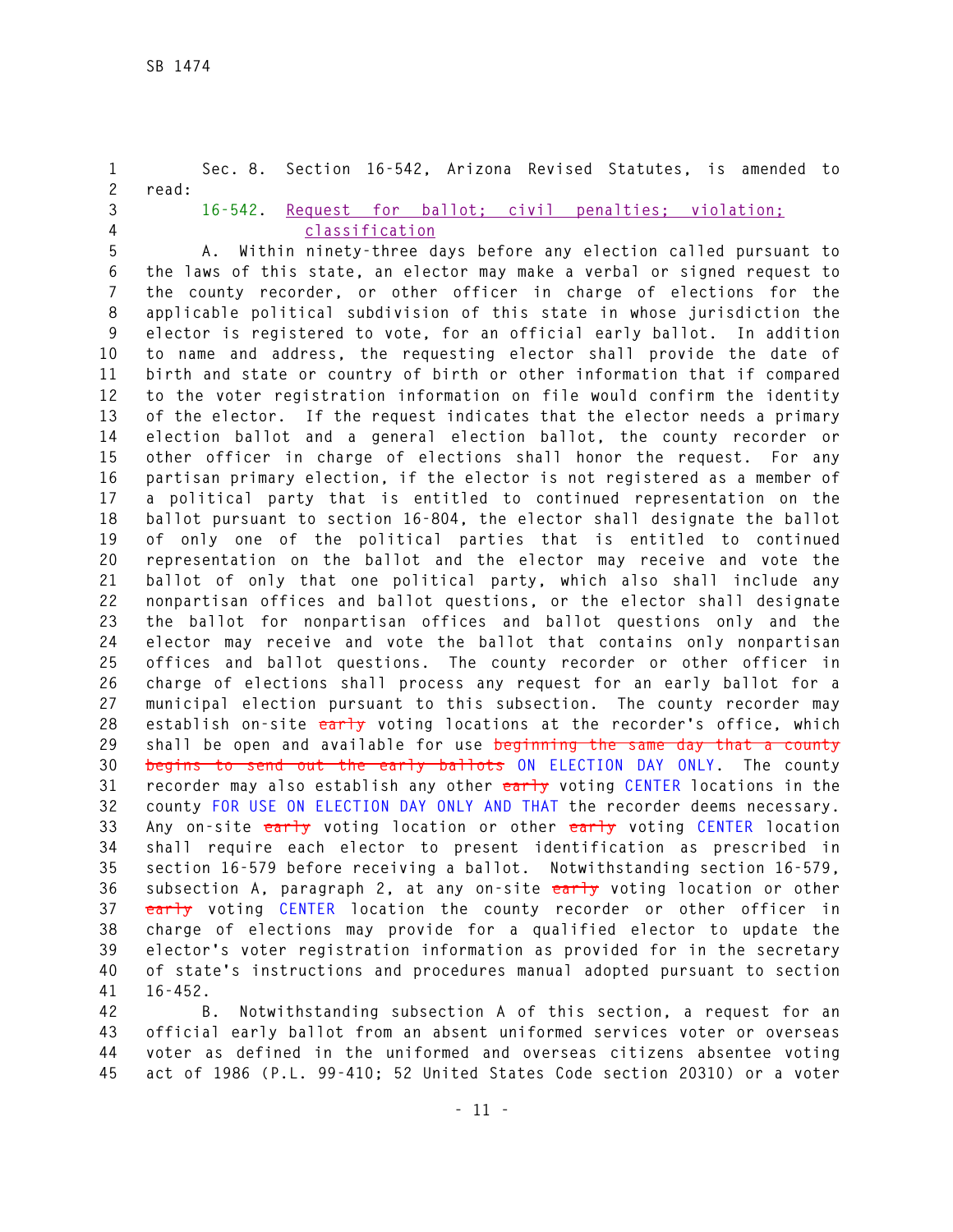**1 whose information is protected pursuant to section 16-153 that is received 2 by the county recorder or other officer in charge of elections more than 3 ninety-three days before the election is valid. If requested by the 4 absent uniformed services or overseas voter, or a voter whose information 5 is protected pursuant to section 16-153, the county recorder or other 6 officer in charge of elections shall provide to the requesting voter early 7 ballot materials through the next regularly scheduled general election for 8 federal office immediately following receipt of the request unless a 9 different period of time, which does not exceed the next two regularly 10 scheduled general elections for federal office, is designated by the 11 voter.** 

**12 C. The county recorder or other officer in charge of elections 13 shall mail the early ballot and the envelope for its return postage 14 prepaid to the address provided by the requesting elector within five days 15 after receipt of the official early ballots from the officer charged by 16 law with the duty of preparing ballots pursuant to section 16-545, except 17 that early ballot distribution shall not begin more than twenty-seven days 18 before the election. If an early ballot request is received on or before 19 the thirty-first day before the election, the early ballot shall be 20 distributed not earlier than the twenty-seventh day before the election 21 and not later than the twenty-fourth day before the election.** 

**22 D. Only the elector may be in possession of that elector's unvoted 23 early ballot. If a complete and correct request is made by the elector 24 within twenty-seven days before the election, the mailing must be made 25 within forty-eight hours after receipt of the request. Saturdays, Sundays 26 and other legal holidays are excluded from the computation of the 27 forty-eight hour period prescribed by this subsection. If a complete and 28 correct request is made by an absent uniformed services voter or an 29 overseas voter before the election, the regular early ballot shall be 30 transmitted by mail, by fax or by other electronic format approved by the 31 secretary of state within twenty-four hours after the early ballots are 32 delivered pursuant to section 16-545, subsection B, excluding Sundays.** 

**33 E. In order to be complete and correct and to receive an early 34 ballot by mail, an elector's request that an early ballot be mailed to the 35 elector's residence or temporary address must include all of the 36 information prescribed by subsection A of this section and must be 37 received by the county recorder or other officer in charge of elections no 38 NOT later than 5:00 p.m. on the eleventh day preceding the election. An 39 elector who appears personally no later than 5:00 p.m. on the Friday 40 preceding the election DAY at an on-site early voting location OR VOTING 41 CENTER that is established by the county recorder or other officer in 42 charge of elections shall be given a ballot after presenting 43 identification as prescribed in section 16-579 and shall be permitted 44 ALLOWED to vote at the on-site location OR VOTING CENTER. Notwithstanding 45 section 16-579, subsection A, paragraph 2, at any on-site early voting**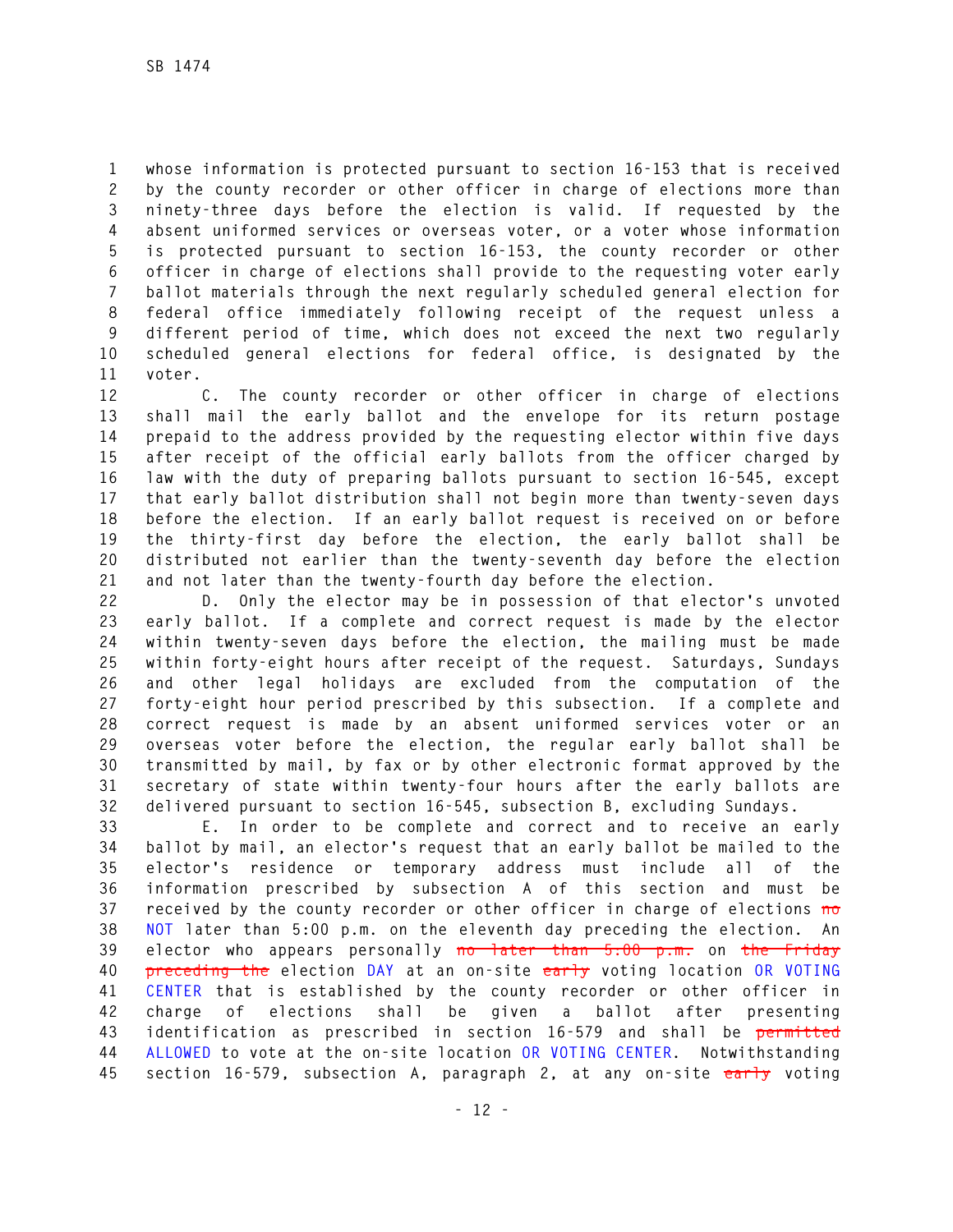**1 location OR VOTING CENTER the county recorder or other officer in charge 2 of elections may provide for a qualified elector to update the elector's 3 voter registration information as provided for in the secretary of state's 4 instructions and procedures manual adopted pursuant to section 16-452. If 5 an elector's request to receive an early ballot is not complete and 6 correct but complies with all other requirements of this section, the 7 county recorder or other officer in charge of elections shall attempt to 8 notify the elector of the deficiency of the request.** 

**9 F. Unless an elector specifies that the address to which an early 10 ballot is to be sent is a temporary address, the recorder may use the 11 information from an early ballot request form to update voter registration 12 records.** 

**13 G. The county recorder or other officer in charge of early 14 balloting shall provide an alphabetized list of all voters in the precinct 15 who have requested and have been sent an early ballot to the election 16 board of the precinct in which the voter is registered not later than the 17 day before the election.** 

**18 H. As a result of experiencing an emergency between 5:00 p.m. on 19 the Friday preceding the election and 5:00 p.m. on the Monday preceding 20 the election, qualified electors may request to vote in the manner 21 prescribed by the board of supervisors of their respective county. Before 22 voting pursuant to this subsection, an elector who experiences an 23 emergency shall provide identification as prescribed in section 16-579 and 24 shall sign a statement under penalty of perjury that states that the 25 person is experiencing or experienced an emergency after 5:00 p.m. on the 26 Friday immediately preceding the election and before 5:00 p.m. on the 27 Monday immediately preceding the election that would prevent the person 28 from voting at the polls. Signed statements received pursuant to this 29 subsection are not subject to inspection pursuant to title 39, chapter 1, 30 article 2. For the purposes of this subsection, "emergency" means any 31 unforeseen circumstances that would prevent the elector from voting at the 32 polls.** 

**33 I. Notwithstanding section 16-579, subsection A, paragraph 2, for 34 any voting pursuant to subsection H of this section, the county recorder 35 or other officer in charge of elections may allow a qualified elector to 36 update the elector's voter registration information as provided for in the 37 secretary of state's instructions and procedures manual adopted pursuant 38 to section 16-452.** 

**39 J. H. A candidate, political committee or other organization may 40 distribute early ballot request forms to voters. If the early ballot 41 request forms include a printed address for return, the addressee shall be 42 the political subdivision that will conduct the election. Failure to use 43 the political subdivision as the return addressee is punishable by a civil 44 penalty of up to three times the cost of the production and distribution 45 of the request.**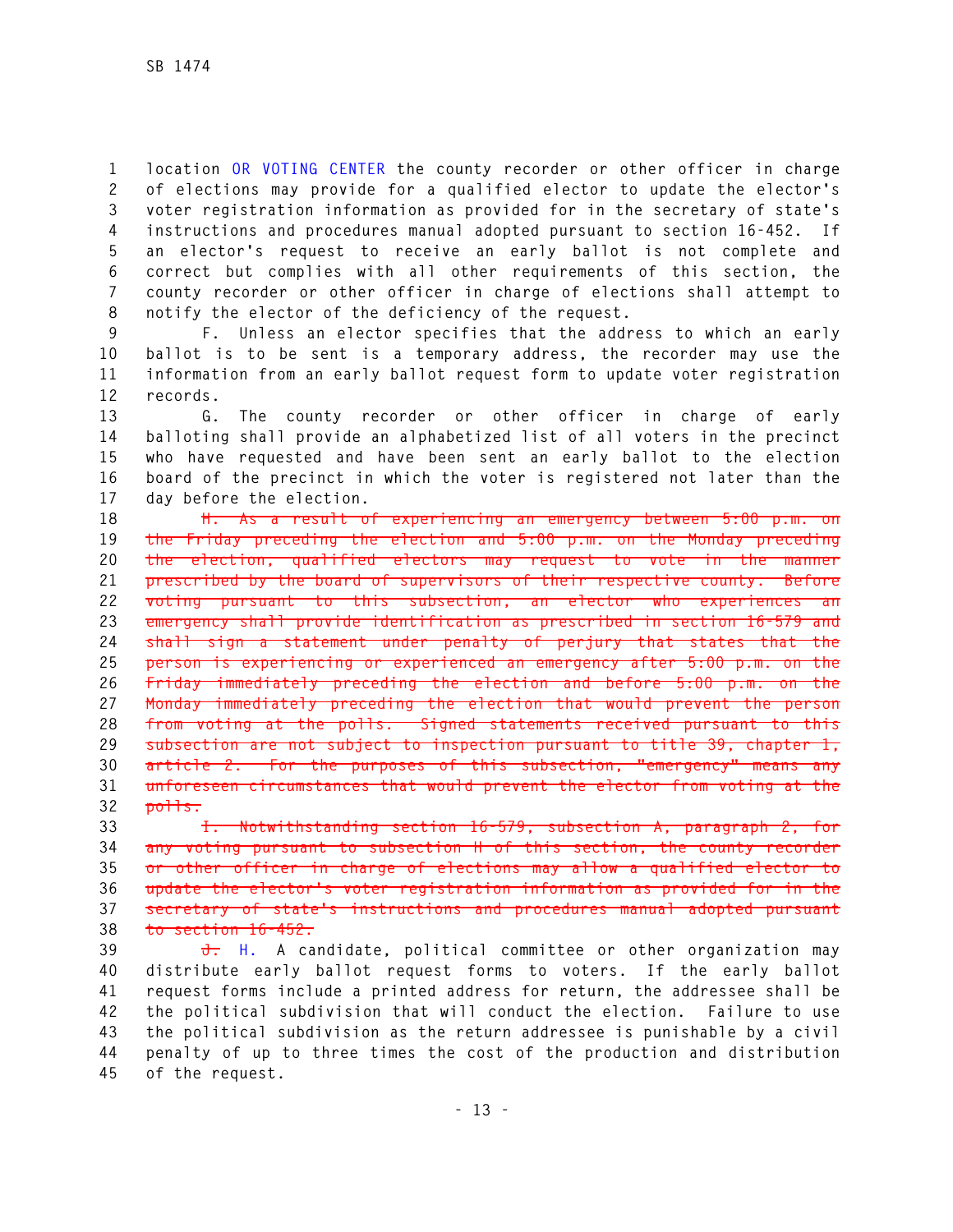**1 K. I. All original and completed early ballot request forms that 2 are received by a candidate, political committee or other organization 3 shall be submitted within six business days after receipt by a candidate, 4 political committee or other organization or eleven days before the 5 election day, whichever is earlier, to the political subdivision that will 6 conduct the election. Any person, political committee or other 7 organization that fails to submit a completed early ballot request form 8 within the prescribed time is subject to a civil penalty of up to \$25 per 9 day for each completed form withheld from submittal. Any person who 10 knowingly fails to submit a completed early ballot request form before the 11 submission deadline for the election immediately following the completion 12 of the form is guilty of a class 6 felony.** 

**13 L. J. Except for a voter who is on the active early voting list 14 prescribed by section 16-544, a voter who requests a onetime early ballot 15 pursuant to THIS section 16-542 or for an election conducted pursuant to 16 section 16-409 or article 8.1 of this chapter, a county recorder, city or 17 town clerk or other election officer may not deliver or mail an early 18 ballot to a person who has not requested an early ballot for that 19 election. An election officer who knowingly violates this subsection is 20 guilty of a class 5 felony.** 

**21 Sec. 9. Section 16-1017, Arizona Revised Statutes, is amended to 22 read:** 

**23 16-1017. Unlawful acts by voters with respect to voting; 24 classification**

**25 A voter who knowingly commits any of the following acts is guilty of 26 a class 2 misdemeanor:** 

**27 1. Makes a false statement as to the voter's inability to mark a 28 ballot.** 

**29 2. Interferes with a voter within the seventy-five foot limit of 30 the polling place as posted by the election marshal or within seventy-five 31 feet of the main outside entrance to an on-site early voting location OR 32 VOTING CENTER established by a county recorder pursuant to section 16-542, 33 subsection A.** 

**34 3. Endeavors while within the seventy-five foot limit for a polling 35 place, or on-site early voting location OR VOTING CENTER to induce a voter 36 to vote for or against a particular candidate or issue.** 

**37 4. Prior to BEFORE the close of an election defaces or destroys a 38 sample ballot posted by election officers, or defaces, tears down, 39 removes or destroys a card of instructions posted for the instruction of 40 voters.** 

**41 5. Removes or destroys supplies or conveniences furnished to enable 42 a voter to prepare the voter's ballot.** 

**43 6. Hinders the voting of others.** 

**44 7. Votes in a county in which the voter no longer resides, except 45 as provided in section 16-125.**